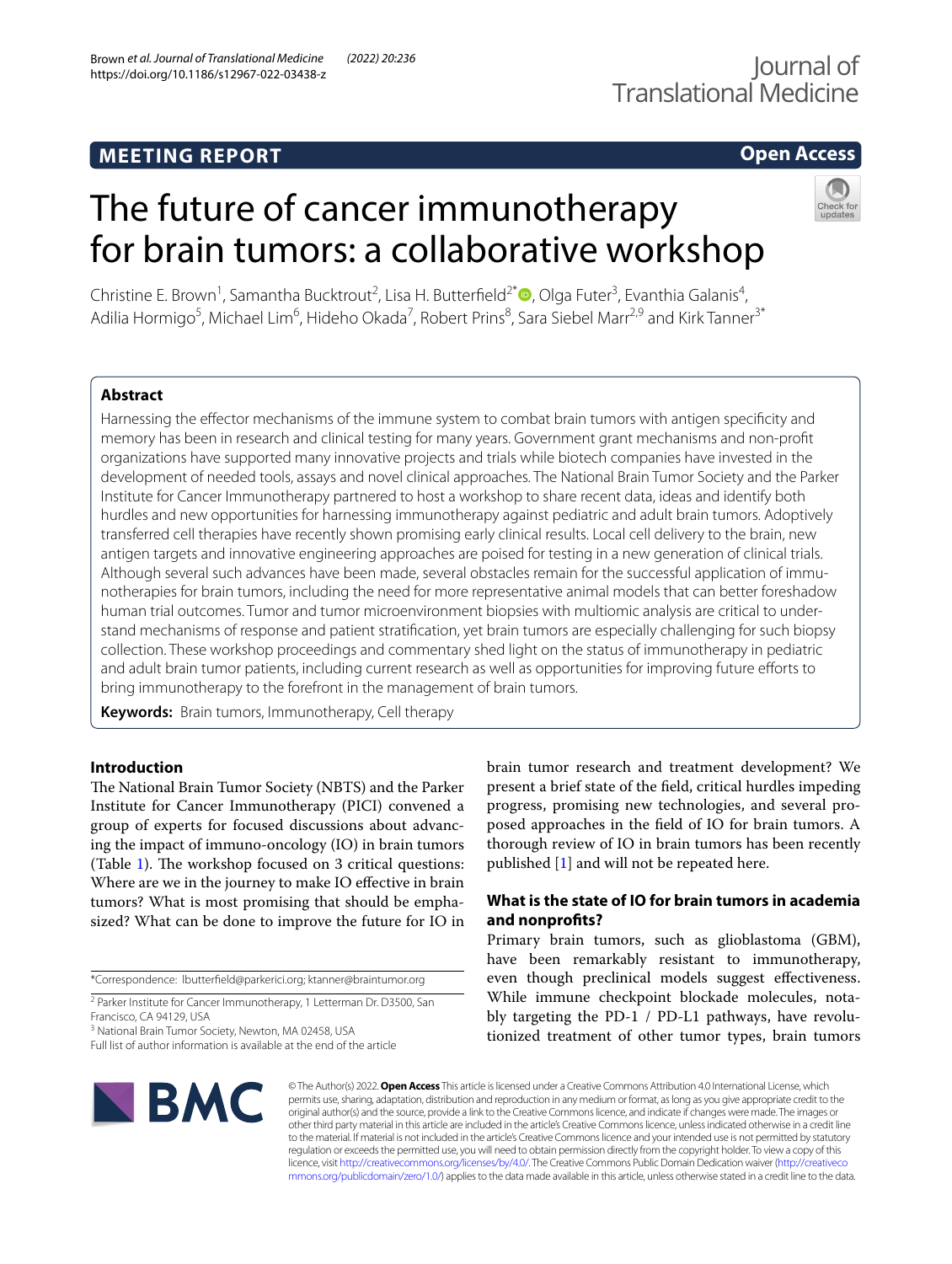## <span id="page-1-0"></span>**Table 1** Workshop participants

| Name                                      | <b>Affiliation</b>                                        | Location  |
|-------------------------------------------|-----------------------------------------------------------|-----------|
| David Anderson                            | VBI                                                       | МA        |
| David Andrews, MD                         | Imvax                                                     | PA        |
| Terri Armstrong, PhD, ANP-BC, FAAN, FAANP | National Institutes of Health Intramural Research Program | <b>MD</b> |
| David Arons, JD                           | National Brain Tumor Society                              | MA        |
| Amy Barone, MD                            | US Food and Drug Administration                           | <b>MD</b> |
| Diana Bradford, MD                        | US Food and Drug Administration                           | <b>MD</b> |
| Christine Brown, PhD                      | City of Hope                                              | CA        |
| Samantha Bucktrout, PhD                   | Parker Institute for Cancer Immunotherapy                 | CA        |
| Alexandra Butler, MD                      | Patient Advocate                                          | OR        |
| Lisa Butterfield, PhD                     | Parker Institute for Cancer Immunotherapy                 | CA        |
| Ari Britton, MSc                          | Parker Institute for Cancer Immunotherapy                 | CA        |
| Yan Chen, PhD                             | Elpis Biopharmaceuticals                                  | МA        |
| Tim Cloughesy, MD                         | University of California Los Angeles                      | CA        |
| Bob Dillman, MD                           | AIVITA Biomedical                                         | CA        |
| Ute Dugan, MD, PhD                        | Parker Institute for Cancer Immunotherapy                 | CA        |
| Brett Ewald, PhD                          | <b>DNAtrix</b>                                            | CA        |
| Justin Fairchild, MPH                     | Parker Institute for Cancer Immunotherapy                 | CA        |
| Olga Futer, PhD, PMP                      | National Brain Tumor Society                              | МA        |
| Evanthia Galanis, MD                      | Mayo Clinic                                               | <b>MN</b> |
| Katie Germain                             | National Brain Tumor Society                              | MA        |
| Dan Getts, MBA, PhD                       | Myeloid Therapeutics                                      | MA        |
| Pier Federico Gherardini, PhD             | Parker Institute for Cancer Immunotherapy                 | CA        |
| Mark Gilbert, MD                          | National Institutes of Health Intramural Research Program | <b>MD</b> |
| Sangeeta Goswami, MD, PhD                 | <b>MD Anderson Cancer Center</b>                          | <b>TX</b> |
| Natalie Greco, PhD                        | Parker Institute for Cancer Immunotherapy                 | CA        |
| Melinda Griffith, JD                      | Parker Institute for Cancer Immunotherapy                 | CA        |
| Thomas Halkin                             | National Brain Tumor Society                              | МA        |
| Jen Haslip                                | Parker Institute for Cancer Immunotherapy                 | CA        |
| Amy Heimberger, MD                        | Northwestern Medicine                                     | IL.       |
| Adilia Hormigo, MD, PhD                   | Mount Sinai                                               | <b>NY</b> |
| John Infanti, MPA                         | Parker Institute for Cancer Immunotherapy                 | CA        |
| Hilary Keeley, JD                         | The Sontag Foundation                                     | FL        |
| Lacey Kitch, PhD                          | Parker Institute for Cancer Immunotherapy                 | CA        |
| Theresa LaVallee, PhD                     | Parker Institute for Cancer Immunotherapy                 | CA        |
| Barbara Lavery                            | <b>ACGT Foundation</b>                                    | CT        |
| Danielle Leach, MPH                       | National Brain Tumor Society                              | MA        |
| Michael Lim, MD -                         | Stanford Medicine                                         | CA        |
| Wendell Lim, PhD                          | University of California San Francisco                    | CA        |
| Sara Siebel Marr, MS                      | Parker Institute for Cancer Immunotherapy                 | CA        |
| Clair Meehan, MEM                         | National Brain Tumor Society                              | МA        |
| Duane Mitchell, MD, PhD                   | University of Florida                                     | FL.       |
| W. Garrett Nichols, MD, MS                | Istari Oncology                                           | NC.       |
| Hideho Okada, MD, PhD                     | University of California San Francisco                    | CA        |
| Derek Oldridge, MD, PhD                   | University of Pennsylvania                                | PA        |
| Donald O'Rourke, MD                       | University of Pennsylvania                                | PA        |
| Jeremy Pivor                              | Patient Advocate                                          | МA        |
| Janine Pixley, MFA, CFRE                  | Parker Institute for Cancer Immunotherapy                 | CA        |
| Robert Prins, PhD                         | University of California Los Angeles                      | CA        |
|                                           |                                                           |           |
| Raj Puri, MD, PhD                         | US Food and Drug Administration                           | <b>MD</b> |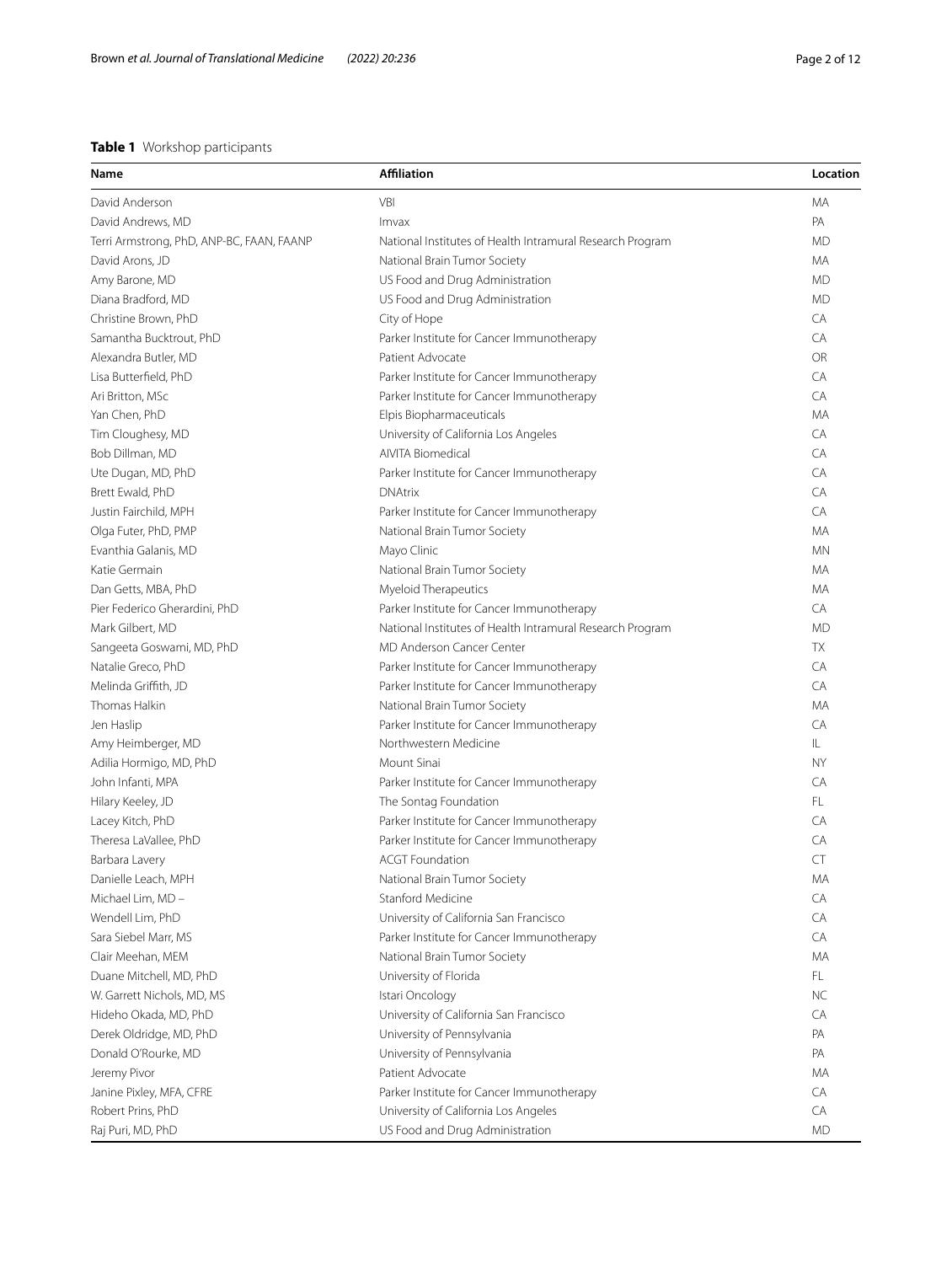## **Table 1** (continued)

| Name                    | <b>Affiliation</b>                        | Location  |
|-------------------------|-------------------------------------------|-----------|
| Christophe Quéva, PhD   | Oncorus                                   | MA        |
| David Reardon, MD       | Dana-Farber Cancer Institute              | MA        |
| Joan Robbins, PhD       | <b>DNAtrix</b>                            | CA        |
| Kole Roybal, PhD        | University of California San Francisco    | CA        |
| Daniel Ryan             | The Sontag Foundation                     | FL        |
| Wendy Selig             | WSCollaborative                           | <b>VA</b> |
| Jeffrey Skolnik, MD     | Inovio Pharmaceuticals                    | CA        |
| William Smith, PhD, JD  | Parker Institute for Cancer Immunotherapy | CA        |
| Jessica Sorrentino, PhD | Istari Oncology                           | <b>NC</b> |
| Marko Spasic, MD        | Parker Institute for Cancer Immunotherapy | CA        |
| Tresa Spencer, PhD      | Patient Advocate                          | <b>TX</b> |
| Katherine Szarama, PhD  | <b>Emerson Collective</b>                 | CA        |
| Kirk Tanner, PhD        | National Brain Tumor Society              | MA        |
| Reena Thomas, MD, PhD   | Stanford Medicine                         | CA        |
| William Timmer, PhD     | National Cancer Institute                 | <b>MD</b> |
| Leo Wang, MD, PhD       | City of Hope                              | CA        |
| Patrick Wen, MD         | Dana-Farber Cancer Institute              | MA        |
| Jingying Xu, PhD        | Parker Institute for Cancer Immunotherapy | CA        |
| Alfred Yung, MD         | MD Anderson Cancer Center                 | <b>TX</b> |

have shown limited efficacy in the adjuvant setting  $[2]$  $[2]$ , although the neoadjuvant setting has shown some promise [[3\]](#page-10-2). In other cancer types, characterization of the immune composition of the tumor microenvironment has revealed signifcant heterogeneity across tumor subtypes and patients, with high diversity in the intratumoral compartments. In certain cases, unique novel lymphoid or myeloid subsets emerge within the tumor that are absent from adjacent normal tissue or peripheral blood, and such specifc immune compositions may afect response and resistance to therapy and overall survival. The brain has been characterized as a immuneprivelged organ, with multiple mechanisms of limiting potentially destructive immune responses. Thus, the brain may present multiple, inherent resistance mechansims to productive immunotherapy. In the GBM tumor microenvironment (TME), myeloid cells comprise a signifcant proportion of immune cells. In addition to inducing T-cell infltration into brain tumors, immunotherapy may create a cascade of pro-infammatory events in the CNS that are counter-regulated by an induced immigration of immunosuppressive myeloid cells to the GBM TME. These cells are phenotypically similar to the myeloid cells that dominantly attenuate the T-cell response to chronic viral infections and may counteract the efective antitumor T-cell responses induced by dendritic cell (DC) vaccination or other systemic immune-stimulalatory therapies within the tumor microenvironment. As such, myeloid cells may mediate adaptive immune resistance in response to T-cell activation induced by immunotherapy. A better understanding of the biology of these cells and the mechanisms by which this cell population negatively regulates the anti-tumor immune response could be critical to inducing efective anti-tumor immune responses in these malignant brain tumors.

Because rational drug and clinical trial design in highgrade gliomas will be biomarker-driven, recent eforts have focused on generating relevant datasets for clinical and drug development decision-making. PICI has partnered with Cancer Research Institute (CRI) and American Cancer Gene Therapy (ACGT) non-profit organizations in a consortia effort to demystify heterogeneous expression of known immunogenic glial targets, and the quantity, quality and spatial characteristics of immune cells and immune-therapeutic targets across a large number of high-grade glioma samples, many of which are from patients involved in immunotherapy clinical trials. To generate a ground truth of biological signatures across the datasets, transcriptomic, genomic and protein data from assays that have provided unique insights into the biology and prognosis of gliomas  $[4-8]$  $[4-8]$  $[4-8]$ will be integrated. Single-cell transcriptomics will provide insights into immune cell infltrate, whereas bulk transcriptomics captures data from the stroma and tumor that get lost during tissue dissociation to generate single cells. Deeper insights into tumor and immune cell interactions and phenotypes in intact glial tissues using high dimensional immune profling and high resolution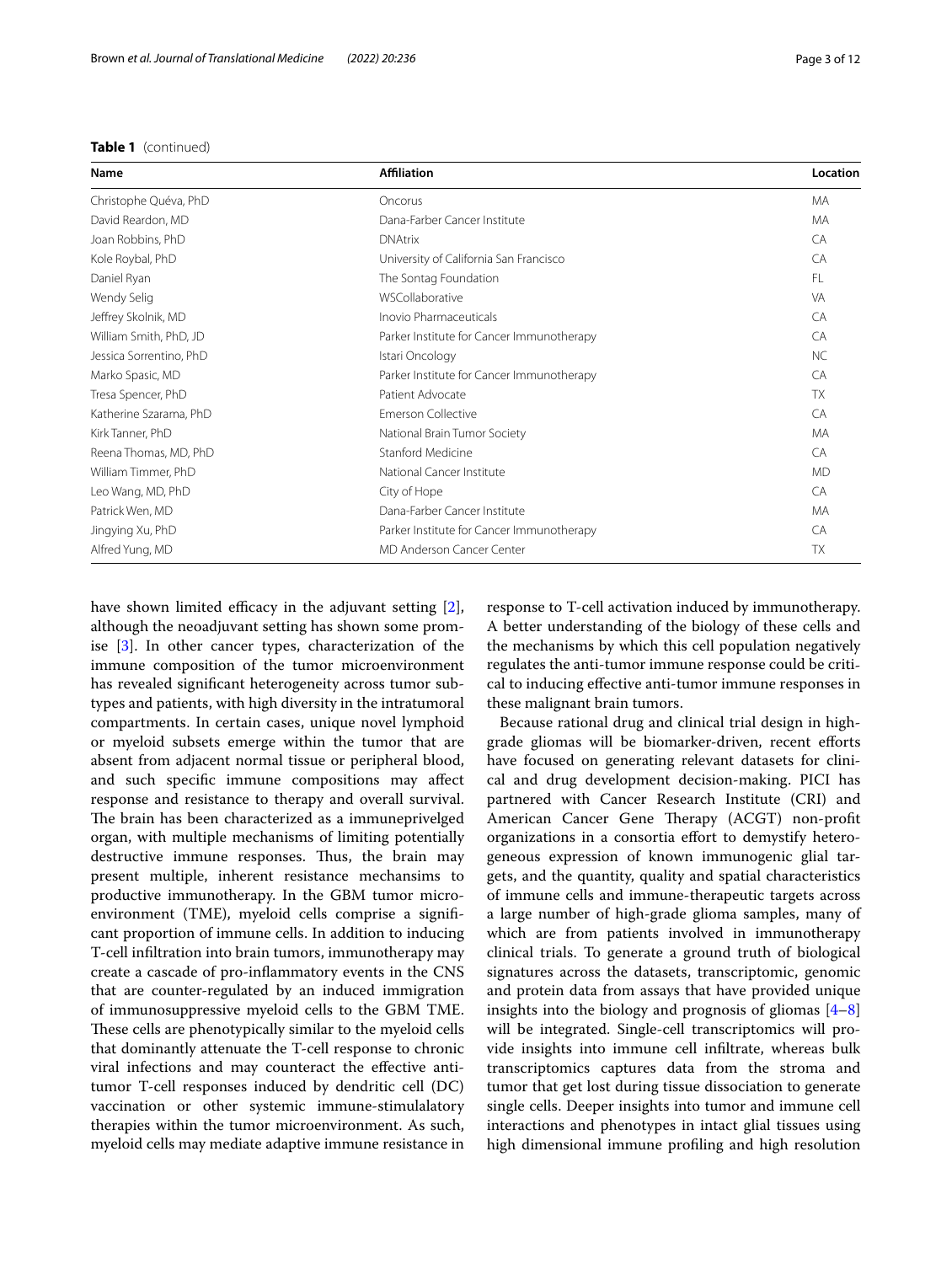protein expression mapping [\[8](#page-11-1)] may reveal biological networks that translate to biomarkers to guide therapeutic decision making [[7](#page-11-2)]. Such multi-modal atlases will provide invaluable datasets for the feld to accelerate research and development advances in gliomas and other CNS tumors.

In addition to facilitation a comprehensive evaluation of the immune microenvironment, partnership eforts between academia and non-profts have also focused on generating novel therapeutics. One area of intense intersest include chimeric antigen receptor (CAR) T cell therapies (Table [2\)](#page-3-0). To generate de novo antitumor T cell responses against GBM and other primary adult brain tumors, several groups are clinically evaluating chimeric antigen receptor (CAR) T cell therapies to target tumorassociated antigens (TAAs) commonly expressed on the surface of these malignant tumors, but not normal brain tissue. City of Hope was the frst to clinically translate CAR T cells for the treatment of brain tumors and has pioneered the locoregional delivery of CAR T cells, in which the therapeutic cells are delivered via a reservoir (Ommaya)/catheter device into either the tumor bed, tumor resection cavity or cerebrospinal fuid. Preclinical studies have established that, based on cell dose, locoregional delivery is more efective than systemic delivery for these regionally restricted central nervous system (CNS) tumors [[9–](#page-11-3)[11\]](#page-11-4) Further, the catheter/reservoir allows for local sampling of the cerebrospinal fuid (CSF) and tumor fuid during treatment, thereby providing critical insights into the local CNS response to therapy [\[12\]](#page-11-5). Current lead clinical programs are evaluating the locoregional delivery of CAR T cells targeting the glioma TAA interleukin-13 receptor  $(IL13R)\alpha2$ , a high-affinity IL13 receptor, and has open trials for IL13Rα2-CAR as a single agent therapy for recurrent high-grade glioma [[9](#page-11-3), [12](#page-11-5)] (NCT02208362) and other primary brain tumors (NCT04661384) [[13\]](#page-11-6) in combination with checkpoint inhibition [[14\]](#page-11-7) (NCT04003649; or with added lymphodepletion (NCT04510051). With the goal of expanding the repertoire of targets amenable for brain tumor CAR T cell therapy, this group is also evaluating HER2-targeted CAR T cells in the recurrent GBM setting (NCT03389230) as well as HER2+breast cancer that has metastasized to the brain (NCT03696030). Chlorotoxin (CLTX)-peptide directed CAR T cells are also being tested in the recurrent GBM setting (NCT04214392). The CLTX-CAR harnesses the ability of the scorpion venom derived CLTX peptide to selectively bind a receptor on GBM that involves MMP-2 but not normal brain tissue [\[15](#page-11-8)].

This clinical experience shows that, for all three targets (IL13Rα2, HER2 and CLTX receptor), locoregionally delivered CAR T cells, which are administered on weekly cycles in the outpatient setting without lymphodepletion, have been well-tolerated. Common adverse events include metronomic fevers, headaches, chills and fatigue that occur 24–72 h post each CAR T cell infusion. Concomitant with these toxicities are locoregional increases in infammatory cytokines, including the IFNγresponsive cytokines CXCL9 and CXCL10, along with an infux of endogenous immune cell populations detected in the CSF, suggesting that CAR T cell infusions alter the immune landscape. As is often observed with immunotherapies, patient antitumor responses have been mixed; although, encouragingly, many patients have experienced extended stable disease and/or long-term remission that is not typically achieved in the setting of recurrent GBM. One individual with multifocal recurrent GBM achieved complete tumor remission, even though the tumor did not homogenously express IL13Ra2 target antigen [[12\]](#page-11-5). Upon further investigation, it was found that this patient's tumor had high CD3 infltrates and, following CAR treatment, increased antitumor T cell reactivity was detected, supporting the notion that CAR T cells may promote host antitumor immunity. To elucidate the

|                  | Antigen target Cellular product Key inclusion |                                                                                                                                                           | <b>NCT</b> number |
|------------------|-----------------------------------------------|-----------------------------------------------------------------------------------------------------------------------------------------------------------|-------------------|
| GD <sub>2</sub>  | $CAR-T$                                       | H3K27M-mutant diffuse intrinsic pontine glioma (DIPG) or spinal H3K27M-mutant diffuse midline<br>glioma (DMG)                                             | NCT04196413       |
| GD <sub>2</sub>  | $CAR-T+C7R$                                   | high grade glioma (HGG) or diffuse intrinsic pontine glioma (DIPG) or medulloblastoma or<br>another rare brain cancer that expresses GD2                  | NCT04099797       |
| B7-H3            | CAR-T                                         | CNS disease for which there is no standard therapy, or diagnosis of DIPG or DMG at any time point NCT04185038<br>following completion of standard therapy |                   |
| $II - 13Ra$      | CAR-T                                         | Recurrent/Refractory Malignant Brain Tumors                                                                                                               | NCT04510051       |
| Her <sub>2</sub> | CAR-T                                         | recurrent or refractory HER2-positive CNS tumors                                                                                                          | NCT03500991       |
| Her <sub>2</sub> | $CAR-T$                                       | progressive recurrent or refractory HER2-positive primary central nervous system (CNS) tumor or<br>HER2 positive tumor metastatic to the CNS              | NCT02442297       |
| <b>FGFR 806</b>  | CAR-T                                         | children and young adults with recurrent or refractory EGFR-positive CNS tumors                                                                           | NCT03638167       |

<span id="page-3-0"></span>**Table 2** Current Pediatric CAR-T Cell Therapy Clinical Trials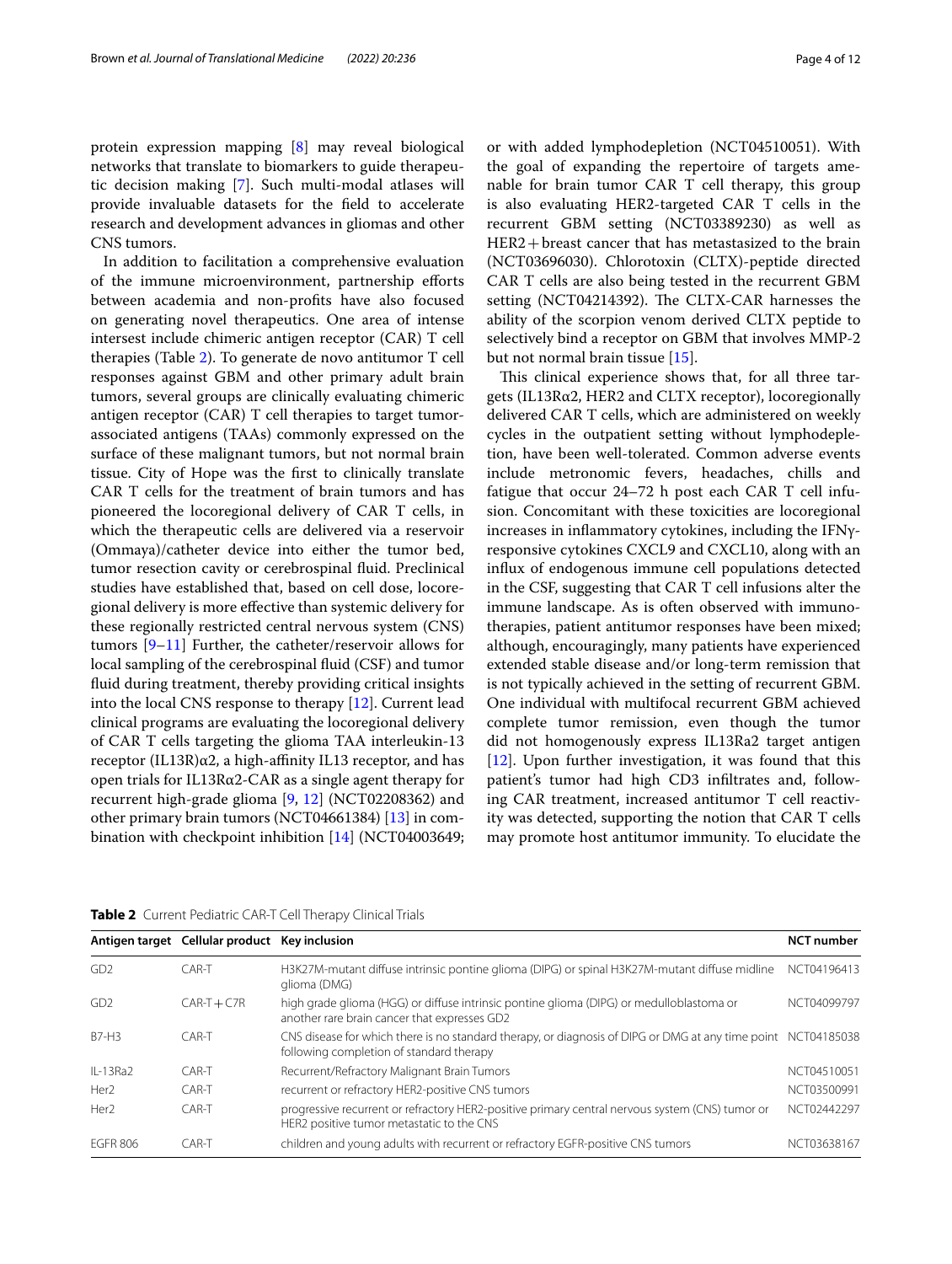mechanism by which this occurs, syngeneic mouse studies have since revealed that CAR T cell IFNγ production activates intratumoral myeloid populations and induces antigen spread  $[16]$  $[16]$  $[16]$ . These studies therefore suggest that the interplay between CAR T cells and host immunity is an important consideration for optimizing the activity of CAR therapy in the setting of solid tumors.

CAR T cell therapy is also being evaluated in pediatric brain tumors. For example, GD2, a well-recognized tumor target in several tumor types, is now being evaluated in brain tumors [\[17,](#page-11-10) [18\]](#page-11-11). Stanford recently launched a phase 1 trial using autologous GD2 CAR Ts for difuse intrinsic pontine glioma (DIPG) and spinal difuse midline glioma (with assistance from PICI and CureSearch), NCT04196413. All patients with pontine gliomas have an Ommaya placed to allow monitoring of intracranial pressure and management by removing CSF. The trial launched with intravenous (IV) administration following lymphodepleting chemotherapy, but if patients have clinical beneft (stable disease or partial response [PR]), patients may receive subsequent infusions (intracerebral) ventricularly via the Ommaya. In the patients with difuse myeloid gliomas, anti-tumor effects have been observed after lymphodepletion and IV GD2-CAR T cells. After subsequent intracerebroventricular CAR T infusions without lymphodepletion, the team has observed significant but manageable toxicity (which was well predicted by preclinical models). Thus far, the impressive clinical responses have been followed by recurrence, and the study continues to dose escalate.

Researchers have not observed evidence for GD2 antigen loss and are examining samples obtained to understand the basis for resistance in an attempt to sustain and improve the anti-tumor effects. Everything currently understood about pediatric tumors thus far suggests that they have a lower mutational burden and are less immunogenic than the adult counterparts. In many correlative assays, including in the CSF, many infammatory markers and impact of the myeloid cells are seen. Some lymphocytes are detected, but many are myeloid cells, which may be modulating the response perhaps in an adverse way.

Although CAR T therapies demonstrated remarkable outcomes in treating hematologic malignancies, the above experience confrms that the development of efective CAR T therapies for solid cancers, including GBM, remains a challenge due to multiple barriers, including the antigenic heterogeneity, on-target off-tumor toxicities, and T cell exhaustion. For example, while a recent CAR study targeting epidermal growth factor receptor variant III (EGFRvIII) [[19](#page-11-12)], safely demonstrated GBM infltration of IV-infused CAR T cells and reduction of EGFRvIII-positive GBM cells, tumors still recurred, likely due to regrowth of EGFRvIII-negative tumor cells [\[20](#page-11-13)].

To date, there are no GBM-specifc antigens that are uniformly present in the tumor tissue. On the other hand, while non-mutant glioblastoma-associated antigens (GAAs), such as ephrin type A receptor 2 (EphA2) and IL13Rα2, are more uniformly expressed in GBM, they are also expressed in some non−CNS organs [\(https://www.](https://www.proteinatlas.org) [proteinatlas.org](https://www.proteinatlas.org)), raising a concern of off-tumor toxicity outside of CNS. As a way to safely and efectively target GAAs, a novel synthetic Notch "synNotch" receptor system [[21\]](#page-11-14) and T-cell circuits that recognize tumor cells based on the "prime-and-kill" strategy have been developed. In this system, the frst antigen, which is expressed exclusively on GBM cells (eg, EGFRvIII) or in the brain (e.g., myelin oligodendrocyte glycoprotein [MOG]), primes the T cells to induce expression of a CAR that recognizes EphA2 and IL13Rα2, thereby eradicating GBM cells expressing either EphA2 or IL13Rα2.

These data demonstrates that IV-infused EGFRvIIIsynNotch−primed EphA2-/IL13Rα2-CAR T cells are efectively but restrictedly activated by EGFRvIII as the GBM-specifc signal, thereby leading to complete eradication of orthotopic patient-derived xenografts (PDXs) with heterogeneous EGFRvIII expression without attacking EphA2/IL-13Rα2-positive cells outside of the CNS. Moreover, a circuit primed by MOG-synNotch also demonstrated efective induction of CAR in the CNS, resulting in persistent remission of intracranial PDX without affecting EphA2/IL-13R $\alpha$ 2-positive cells in the subcutaneous space. Furthermore, these synNotch-CAR T cells were significantly more efficacious than conventional, constitutively expressed CAR T cells, associated with excellent persistence (>100 days in vivo) and more juvenile (eg, T stem central memory cell) phenotype compared with conventional CAR T cells. Taken together, these data suggest that transcriptional circuits, such as the synNotch system may overcome many of the key challenges in CAR T therapy for solid cancer including off-tumor toxicity, antigen heterogeneity and lack of persistence. Initialclinical testing is anticipated in coming months.

As an alternative to CAR T therapy, the generation and expansion of host antitumor immunity through vaccination is another strategy to generate and expand tumorspecifc T-cell responses.

Technological advances have enabled the development of neoantigen cancer vaccines that are tailored to each patient. This approach relies on patient specific genetic alterations in tumors such as single nucleotide variations (SNVs), insertions and deletions (indels), and gene fusions that can lead to the formation of abnormal proteins and mutation-derived tumor antigens called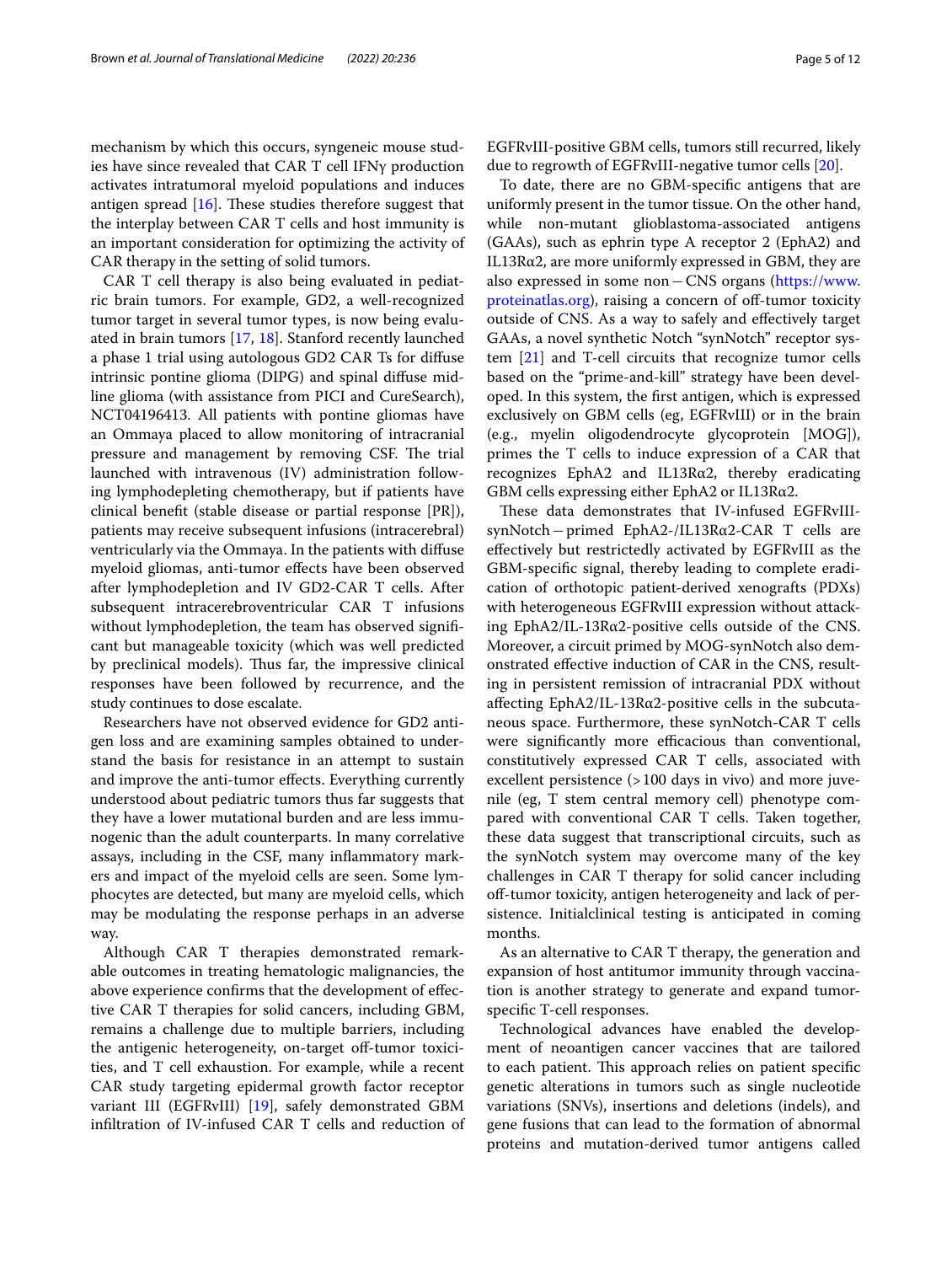neoantigens. These mutated proteins are degraded in proteasomes. The resulting peptides are transported into major histocompatibility complex (MHC) class I molecules and presented on the surface of tumor cells. This peptide-MHC complex, once recognized by T cells, will trigger an immune response. Exploiting this biological phenomenon of "endogenous vaccine" production provides the rationale to develop immunotherapies like cancer vaccines that encode TAAs individually tailored to each patient and capable of provoking an immune response. The expectations are that once the vaccines are administered to patients, the peptides are processed by DCs. DCs will present the antigens on MHC molecules and prime and activate efector cytotoxic cluster of diferentiation  $(CD)8+T$  cells. These cells modify the tumor microenvironment by infltrating the tumor, recognizing the specifc antigens on tumor cells, and eliminating them. High-throughput next-generation whole-exome and ribonucleic acid (RNA) sequencing have allowed the identifcation of nonsynonymous mutations even in tumors such as GBM, which are generally known for having a low mutation burden. In silico algorithms are used for somatic variant calling, verifying variant expression, neoepitope MHC class I binding affinity prediction and ranking, vaccine peptide selection, and peptide manufacturability determination. Recent trials with shared-nonmutated, shared-mutated, and personalized-mutated antigens in  $peptide + adjuvant$  forms have been tested, showing safety, an antigen-specifc antibody response [[22\]](#page-11-15), sustained memory  $CD8+$ or TH1  $CD4+T$  cell response against personalized antigen peptides [[23](#page-11-16)] as well as an association between the development of vaccine-specifc CD8+efector memory cells and median OS [[24\]](#page-11-17). More recently, a pilot randomized study with pre-surgical vaccinations with GBM stem cell lysate in patients with WHO grade II low-grade glioma demonstrated homing of vaccine-reactive  $CD8 + T$ -cell clones and increased tissue resident-like  $CD8 + T$ -cells in the surgically resected glioma following the neoadjuvant vaccination [[25](#page-11-18)].

Another example of collaboration is in the generation of precision vaccines. Bioinformatic pipelines using different computational tools or workflows to identify neoantigens can be potential sources of discrepancy among groups that can refect diferent clinical trial results. For example, the OpenVax neoantigen prediction pipeline [[26\]](#page-11-19) is used in a current neoantigen vaccine trial for GBM [[27\]](#page-11-20). This pipeline supports SNVs and indel variants, calling somatic variants from tumor and normal deoxyribonucleic acid (DNA) and computing the mutant peptide from corresponding RNA-Seq data. This workflow ranks long synthetic peptides corresponding to each variant by computing a score that combines the prediction of MHC class I affinity and estimation of variant-specific expression [\[28\]](#page-11-21). Optimizing the prediction algorithms and converging to a consensus will improve the precision of the prediction and benefit the field. The Parker Institute of Cancer Immunotherapy (PICI) recently led a consortium effort which identified key attributes of immunogenic neoantigens [[29](#page-11-22)] Validation by mass spectrometry may also enhance the accuracy of the prediction. Other relevant caveats and sources of variability in neoantigen predictions include the following: (1) use of fresh tissue (snap frozen) vs formalin-fixed paraffin embedded tissue; (2) variable depth of DNA and RNA sequencing coverage; (3) peptide manufacturing has its complexity, and synthesis can be challenging for some peptide sequences. Peptide folding and conformation can be an obstacle to peptide synthesis that can abrogate immunogenicity, and the execution of purifcation steps can be another hurdle; (4) vaccine-delivery vehicles and immune adjuvants are also crucial in potentiating immunogenicity; and (5) the turnaround time from the harvest of tumor tissue to peptide synthesis may not apply at the current state of the art for recurrent tumors but is quite feasible for a newly diagnosed GBM. For those patients, the most practical solution is to give off-the-shelf pre-made peptides that target shared recurrent antigens and driver mutations that are known to be present in their specifc tumor.

Customized treatment of a patient with multipeptide clinical-grade vaccines is possible, but the costs escalate with the increased number of peptides used to target multiple epitopes. Detailed immune monitoring, including T-cell assays and neoantigen-specifc T-cell receptor repertoire, is crucial for evaluating response. As with other technologies, it is conceivable that peptide production becomes a faster process and more afordable. Combination treatment of neoantigen vaccine with other modalities may enhance and potentiate immunotherapy efects for GBM and other brain tumors.

## **What is the state of IO in brain tumors in industry?**

In addition to traditional vaccines, Biotech companies that are developing brain tumor immunotherapies employ multiple genetic engineering strategies to generate viral or plasmid constructs that target tumor cells while sparing normal neurons, and afect the tumor microenvironment to induce immune responses. As with the academia and nonproft trials described above, many of these products are delivered intracranially into the tumor cavity to bypass the blood–brain barrier and maximize targeted efect.

The oncolytic adenovirus immunotherapy DNX-2401 (tasadenoturev; DNAtrix, Inc.) is engineered to have a 24 bp deletion for safety plus an RGD-4C insertion for enhanced tumor cell infection. It has demonstrated the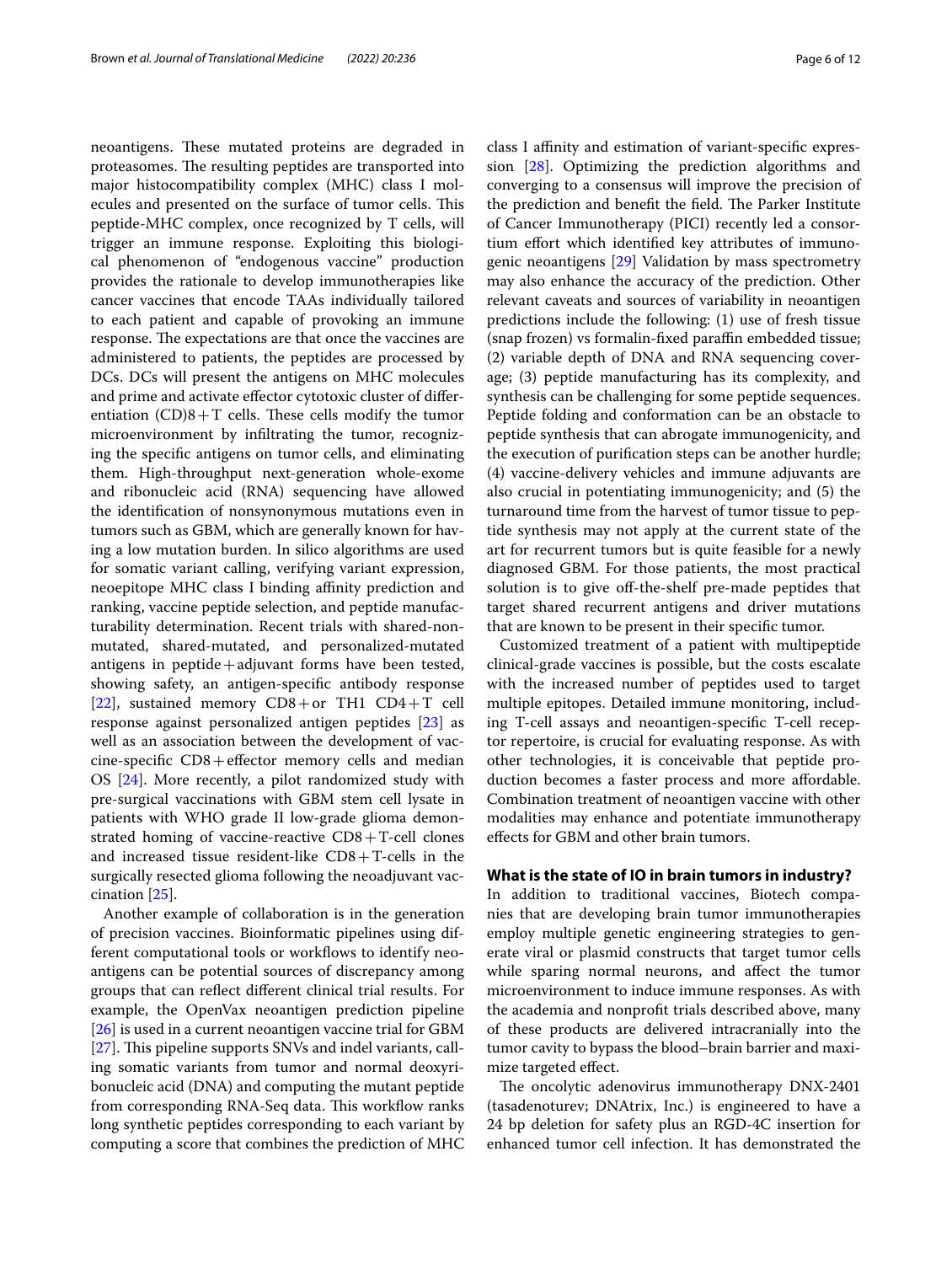ability to induce complete responses in patients with recurrent GBM after a single monotherapy treatment, with evidence of immune changes in the tumor microenvironment post treatment [\[30](#page-11-23)]. In a recent phase 2 study of DNX-2401 followed by the PD-1 inhibitor, pembrolizumab (CAPTIVE/KEYNOTE-192), additional clinical beneft was observed in recurrent GBM, including durable responses and further improvement in median overall survival [\[31](#page-11-24)].

Inovio's synthetic DNA-encoded plasmids have demonstrated the ability to create, in combination with cemiplimab (Libtayo®, an anti-PD-1 monoclonal antibody from Regeneron/Sanof) and radiation/chemotherapy, antigen-specifc killer T cells directed toward the tumorassociated antigens encoded within the DNA plasmid INO-5401. This is a major first step in being able to potentially defeat tumors that express the antigens for which INO-5401 encodes.

PVSRIPO immunotherapy (Istari Oncology) is based upon the Sabin type 1 polio virus, but with its cognate internal ribosomal entry site machinery replaced by one from the related rhinovirus. This engineering renders PVSRIPO completely incapable of replicating in normal neurons, while retaining its ability to infect and kill the tumor cells. PVSRIPO induces tumor-specifc cytotoxic CD8 T-cell responses via activation of antigen-presenting cells such as DCs and tumor-associated microglia that express the poliovirus receptor CD155 on their surface, dramatically increasing interferon secretion and upregulating antigen presentation. [[32\]](#page-11-25).

VBI-1901 (VBI) is a DC-type vaccine, designed to trigger an immune response to a highly immunogenic antigen (cytomegalovirus [CMV]) that is present in greater than 90% of GBM tumor specimens. The key considerations in the design of VBI-1901 are (1) boost both CD4+(CMV gB) and CD8+(CMV pp65) T-cell responses, (2) elicit a broadly reactive T-cell repertoire against multiple epitopes to avoid rapid tumor immunoselection/escape, and (3) have a potent delivery system where enveloped virus-like particles (eVLPs) expressing the CMV gB and pp65 antigens are formulated with granulocyte–macrophage colony-stimulating factor and given intradermally. In an early 10-patient trial in recurrent GBM, a 40% disease control rate was observed (2 stable disease, 2 PR), which translated to a 12-month overall survival (OS) rate, approximately doubling that of historical controls (NCT03382977) [\[33](#page-11-26)].

Imvax's IGV-001 is an autologous tumor cell vaccine treated ex vivo with insulin-like growth factor type 1 receptor antisense oligonucleotide, encapsulated in biodifusion chambers, and implanted in the patient's abdomen. In a small phase 1b study in newly diagnosed GBM patients, the best clinical response as measured by progression-free survival and OS was observed in patients who received the highest dose of IGV-001, particularly those with  $O^6$ -methylguanine-DNA-methyltransferase methylated tumors. These clinical endpoint improvements were accompanied by striking radiographic improvements with sustained meaningful quality of life. [[34\]](#page-11-27).

The main characteristics of Oncorus's genetically engineered oncolytic HSV-1 (oncolytic herpes simplex virus [oHSV]) platform are (1) the retention of HSV ICP34.5 gene that endows viruses with full replication competency and enhanced potency in the face of host antiviral response, (2) a large transgene capacity enabling the tailoring of an optimal payload combination of up to 8 payloads to counteract the immune-suppressive drivers in GBM, and (3) a cell-specifc attenuation strategy utilizing the tumor-to-normal cells' diferential expression of microRNAs. The first Oncorus product ONCR-177 for solid tumors with liver metastases is in an early-stage clinical trial (NCT04348916). The company is engineering a microRNA-attenuated armed oHSV drug candidate for GBM.

Still, many hurdles need to be overcome before these approaches turn into successful immunotherapies for GBM. Participants of the workshop stressed the necessity for better mechanistic understanding of the efects of combinations with immune checkpoint blockade; the need for understanding how activation of cytotoxic T cells can generate meaningful clinical responses and prolong OS; the need for peripheral blood biomarker(s) of immune response that would be paired with tumor tissue; the need for better access to post-treatment tumor material from clinical responders; and implications of the high bar for responses in GBM set by response assessment in neuro-oncology (RANO) and immunotherapy response assessment in neuro-oncology (iRANO), which limit sample size for correlating clinical responses to immune activity.

### **Preclinical testing considerations**

It is recognized that there are certainly limitations with preclinical models, however, such models still aid in understanding mechanisms of action and resistance, as well as testing basic cancer biology and immunobiology. Identifcation of biomarkers of interest should also be investigated, as they can provide a scientifc basis or mechanistic rationale for particular combination approaches. This is crucial, as the mechanism of action plays a key role in selecting specifc immunotherapies for combination approaches. Animal models are also critical to safety profle testing, and analysis of observed responses also factor into patient selection algorithms. Preclinical models can be useful for reverse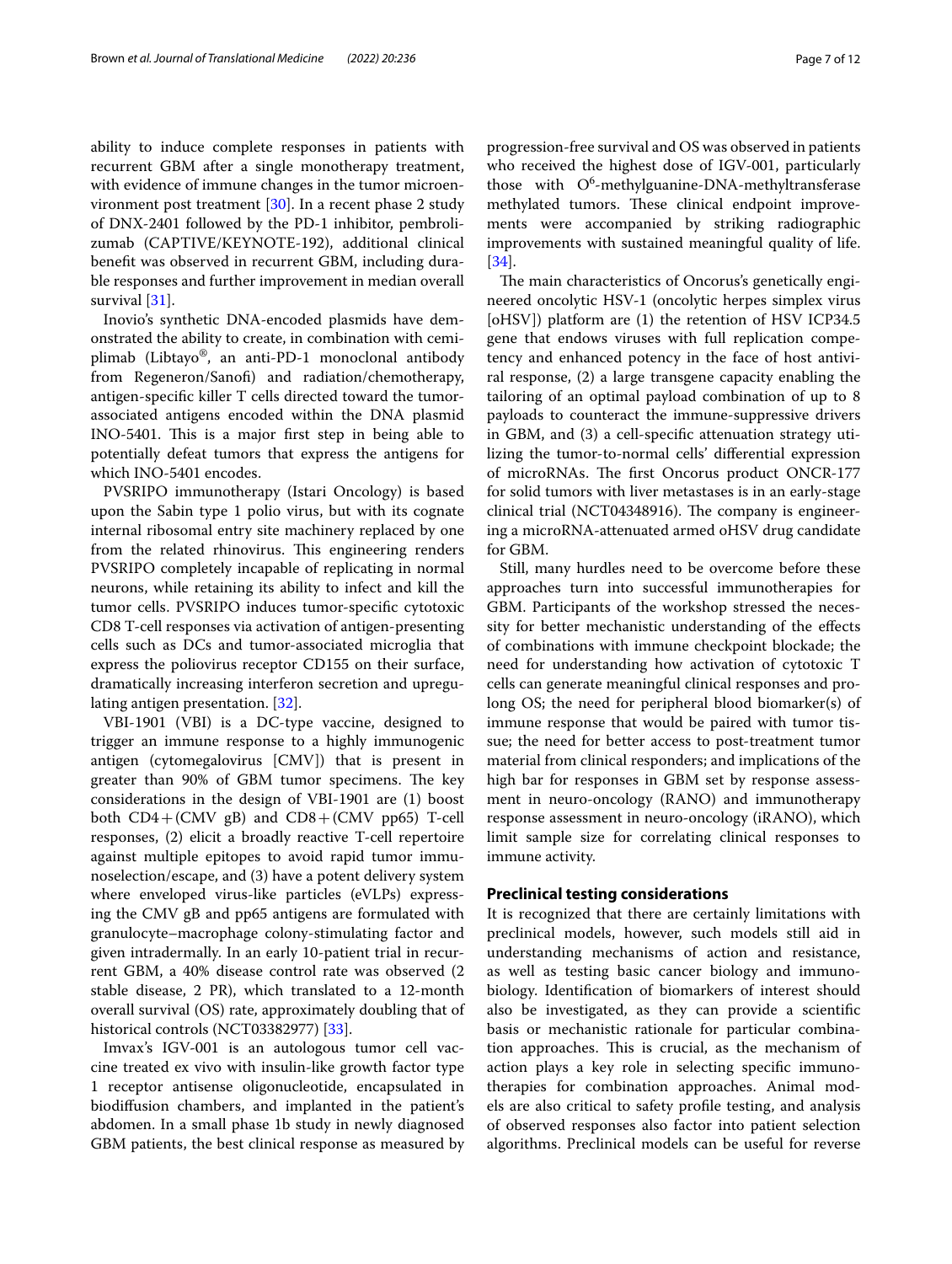translational studies in which unexpected responses (or lack of response) seen in the clinic can be traced to specifc mutations in patients [\[35\]](#page-11-28). Preclinical evidence can also help with patient recruitment for trials, especially N of 1 trials. Finally, preclinical data may be necessary for securing funding or for continued development support, although there are inconsistencies in which models are required for positive grant reviews (e.g., some reviewers may accept syngeneic models, while others may require humanized mouse models).

Several challenges with preclinical models were identifed during the course of the workshop, and there is a clear need to revisit expectations with preclinical models, which are the current bar for clinical setting evaluation. It is evident that we lack a true representative GBM model. Issues such as molecular drivers, relevant antigens, and the stroma in murine models may be signifcantly diferent from those in true GBMs. Furthermore, modeling of tumor heterogeneity can be challenging with preclinical models. This necessitates an increased investment in development and improvement of genetically engineered mouse models (GEMMs) or PDX models.. Lack of standardization with preclinical models is also a limitation (e.g., humanized mice from the same labs may not be similar). Future exploration of other animal models, including spontaneous glioblastoma in canines, is warranted [[36\]](#page-11-29).

Organoid models for study of the tumor microenvironment may be used to supplement clinical and murine data. These models may be more representative of a patient's tumor microenvironment, as they recapitulate some of the features of patient tumors. They are, however, limited in how long they can be kept viable ex vivo. Artifcial intelligence (AI) and deep learning may also be used as a complement to preclinical testing to help validate hypotheses. In breast cancer, for example, there has been a recent emergence of models using AI and deep learning to help better predict outcomes. AI models can also be useful in helping identify biomarkers that are more prevalent than others.

#### **Patient identifcation and selection considerations**

Performing multiomics analyses in a centralized or standardized approach on a subset of patients who had good responses to previous therapies or identifed as potential candidates for response can yield important insights and generate novel hypotheses. In-depth analysis of patient subsets can help identify characteristics that lead to improved response. Additionally, selecting a subset of patients may help alleviate certain challenges (particularly for a negative-outcome trial) and expenses of doing such analyses on all the patients. A centralized approach can also help reduce the burden on labs that well as provide reliable and consistent data. Although early clinical development can help identify a subset of patients who are good responders, inclusion of an unselected population in a phase 2 or 3 trial can potentially lead to dilution of clinical benefit. Thus, it may be of beneft to delay phase 2 or 3 trials to allow for identifcation of appropriate patients who are more likely to be responders. Enriching a final trial population with such patients can lead to improved outcomes with immunotherapies for brain tumors. This can further aid in advancing the treatment landscape and re-engage pharmaceutical and biotech companies (as there is a dampening of interest from negative outcomes). Creating infrastructure and platform trials that allow for collaboration toward a common goal (e.g., developing a robust marker panel to help determine optimal patient selection) can also be of beneft.

## **Tissue sampling and tissue biopsy considerations**

Although blood samples can provide important information, tissue biopsies and CSF sampling provide especially meaningful insights into the local microenvironment where therapies are delivered. Lumbar punctures allow for an increased sample volume (as compared with an Ommaya reservoir); however, serial lumbar punctures can be inconvenient and challenging for patients. On the other hand, the Ommaya reservoir for CSF sampling may be more feasible, well-tolerated, and allows for a time course over therapeutic treatment. However, challenges do exist with an Ommaya reservoir, including increased risk of infection, edema, and herniation.

Earlier sampling of biospecimens (e.g., blood, or CSF) is ideal and provides an actionable baseline; however, appropriate timing for sampling also depends on the treatment modality and response of interest (e.g., persistence and durability of CAR T cells vs. persistence and durability of immune response by DC vaccines). Additionally, early sampling can be challenging for some patients who go directly into surgery. For such patients, a potential baseline may be the time point between surgery and before radiation is received. Challenges with sample collections on multicenter trials (ensuring consistency among centers) as well as outside of clinical trials (e.g., variability among centers) also exist. Data collection and subsequent analysis for identifcation of ideal timing of sampling is needed.

As compared with other cancers, accessibility of brain tumors for tissue biopsies can be a major barrier. At certain institutions, resistance from clinicians on performing biopsies for patients randomized to the standard of care treatment arm can be challenging. Due to recent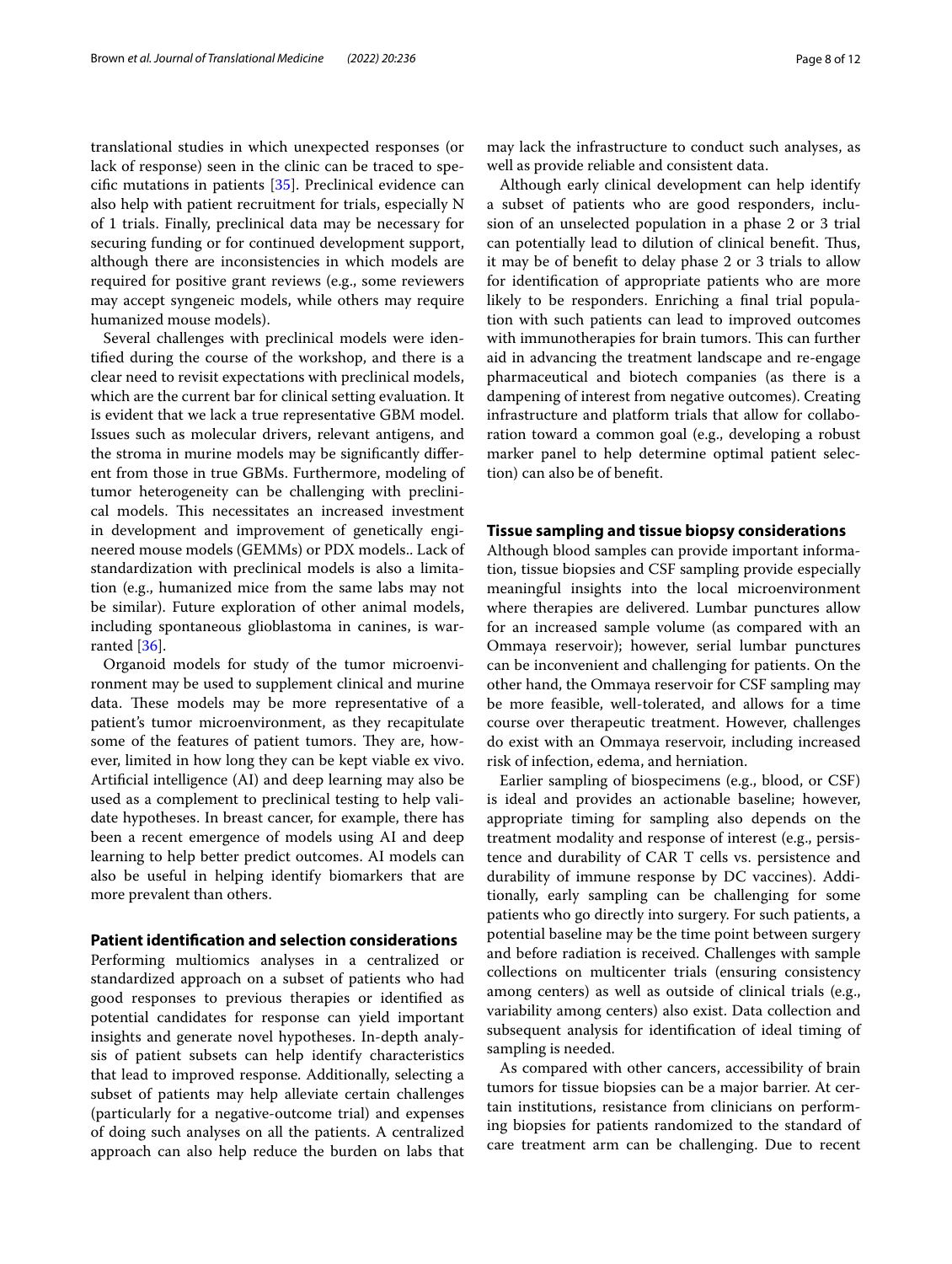advances, tissue biopsy is now standard of care in pediatric DIPG, which may help overcome such challenges.

### **Molecular testing considerations**

Several advances in molecular testing have been made, yet certain challenges remain. Discordance between immunohistochemistry and molecular analysis for specifc mutations can be a hindrance to decision-making. Limited mutation panels for testing at institutional pathology labs, especially community hospitals, can lead to exclusion of specifc mutations, which may impact treatment choices. There is a need to inform patients about the potential to send out samples to Foundation Medicine or larger centers with broader panels for a more robust analysis. Lastly, the inability to analyze whole genome sequencing can limit further understanding of such datasets.

Although coverage for isocitrate dehydrogenase mutation testing is a recent development, payers do not cover most molecular testing. The federal government may impact Centers for Medicare & Medicaid Services (CMS) coverage decisions; however, their infuence on private health insurer decisions is limited. Potential avenues for overcoming barriers to coverage include conveying to payers the importance of testing for decision making (especially CMS, as private insurers tend to follow CMS decisions) and targeting proprietary companies that private insurances may use to set medical necessity. Certain patient policy advocacy groups like National Brain Tumor Society are also working on legislation to improve coverage for molecular testing.

### **Heterogeneity considerations**

Tumor heterogeneity is a major concern in GBM; however, approaches to overcoming these challenges do exist. In-depth genomics and immune profling data from welldesigned studies with small sample sizes can be of benefit. These data may help with patient response evaluation and identifcation of signals, which may indicate if specifc immunotherapy is of beneft. However, such analyses may be challenging to conduct in trials with a large patient population.

High-dimensional immune profling can aid in understanding benefts of immune responses and in identifying tumor subtypes that may be responsive to therapies. Multiplexed ion beam imaging analysis of responder and non-responder tissues and targeting multiple TAAs or tumor-specifc mutations, as compared to a single, widely expressed mutation/antigen, can also be valuable. Additionally, analyzing the impact of tumor genetics on the tumor microenvironment can aid in identifying drivers of suppression, which can help guide strategies for therapies with increased likelihood of overcoming suppression.

Inter- and intra-patient heterogeneity necessitates the need for a personalized medicine approach. Identifying baseline tumoral characteristics (e.g., antigen expression) can help improve trial designs, drive optimal patient selection, and potentially identify resistance mechanisms. Additionally, preservation of tissue in a manner that is easy to share is also important for furthering consistent analyses between patients.

## **Treatment decision considerations**

The following strategies can be helpful in informing future trial designs: analysis of negative trials to better understand certain aspects that may have contributed to the outcomes (i.e., missteps to avoid); avoidance of rushing into phase 2/3 trials and performing correlative analyses to better select populations for subsequent trial designs; and analysis of available data (clinical and preclinical) from other solid tumor trials and leveraging those learnings for improved trial designs.

Investment in workshops where investigators can discuss fndings, followed by development of algorithms, as well as sharing of data as early as possible to help others make more informed decisions are areas of need. Additionally, a centralized platform that houses research from various investigators can help future researchers start from a more informed basis. It is important to note that hypotheses generated from retrospective analysis of samples (e.g., from a centralized platform) may be therapy specifc. However, such platforms may allow for opportunities to examine overlap across similar therapies and identify potential signals of success or failure (which can be further tested).

Improved outcomes observed with neoadjuvant anti-PD-1 immunotherapy, as compared with adjuvant therapy, in GBM [[5](#page-11-30)] highlight the need for the presence of tumor and a non-suppressive immune system for immunotherapy success. The presence of tumor in the setting of a neoadjuvant approach is thought to allow for immunotherapy-driven priming of tumor for immune system response, leading to increased clinical beneft. It is routine practice for patients undergoing craniotomy for tumor resection to receive corticosteroids in the US, and thus immunosuppressive efects of corticosteroids may also negatively impact immunotherapy benefts. Such results underscore the importance of potential confounding variables or factors impacting the observed results.

The following are also important considerations: neoadjuvant treatment may not be feasible for certain patients who may require emergency resection (e.g., newly diagnosed brain tumor with severe headache, nausea, and vomiting, or seizures); however, there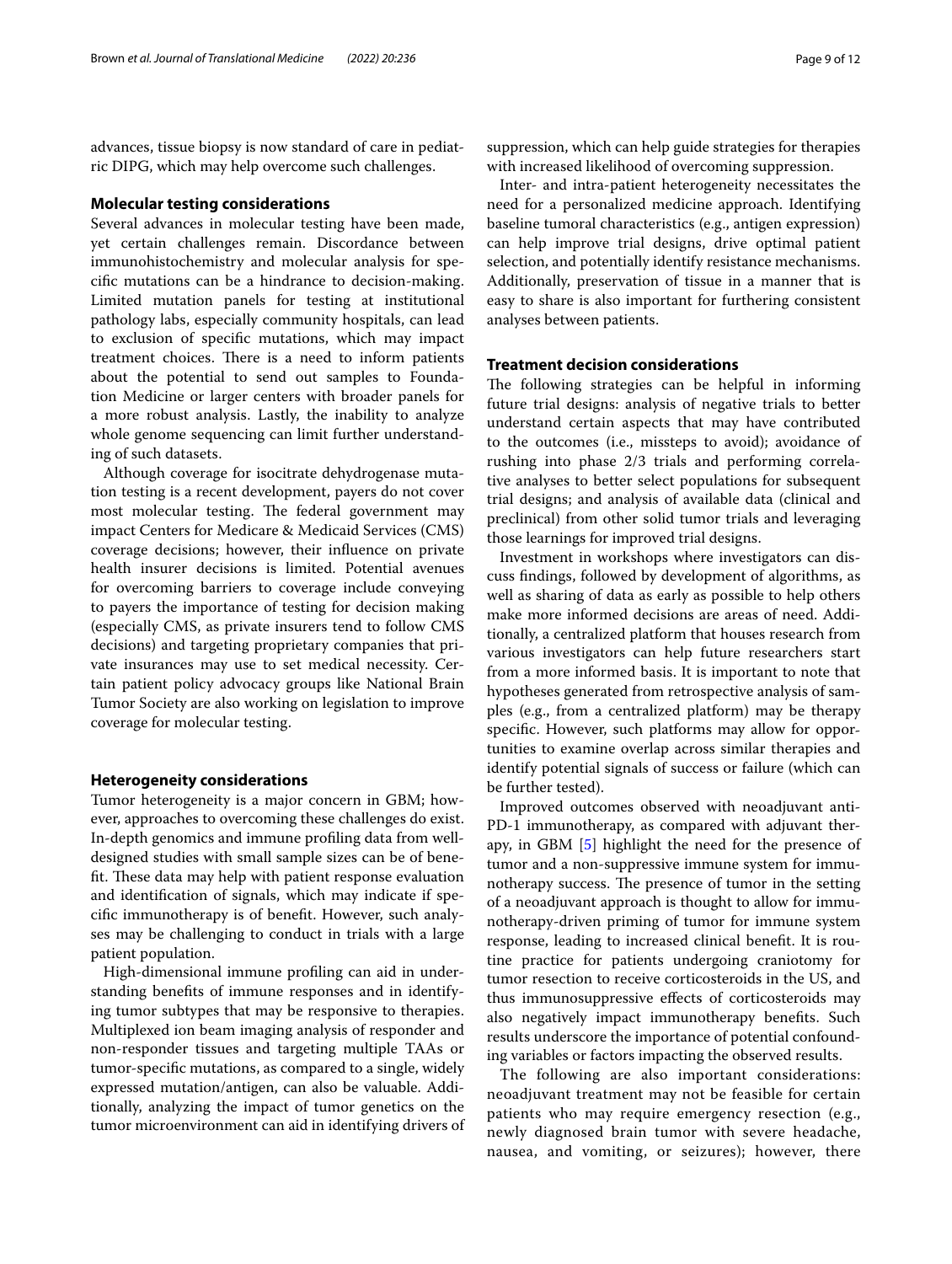may be an opportunity for neoadjuvant treatment in recurrent disease. Also, longitudinal analysis beyond clinical observations has been beneficial in moving the field forward. Innovative approaches for examining responses over time in patients, albeit small trials, can help identify certain trends and potential biomarkers. Finally, specific antigen – targeting therapies are necessary in GBM, as non-specific tumor approach may lead to autoimmunity against normal brain components.

## **Response evaluation considerations**

There is a need for better imaging techniques for response evaluation. Although objective response rate can be an ideal measure for treatment response over OS, limitations with imaging, especially diferentiating between true progression and pseudoprogression, can be a challenge. At the National Institutes of Health (NIH), several resections for patients with negative outcomes to therapies have shown the presence of immune response without tumor or minimal tumor present (pseudoprogression). Misinterpretation of pseudoprogression as true progression can negatively impact outcomes, including discontinuation of efective therapy, a switch to another therapy (which may not be efective), and potential for compromising positive treatment results. On the other hand, misinterpretation of true progression as pseudoprogression can lead to continuation of inefective therapy, leading to tumor growth and potential transition of care to hospice if eventually deemed untreatable. Furthermore, challenges with imaging may be contributing to the misconception that immunotherapy is not an efective GBM treatment. Unfortunately, serial biopsies are not considered practical for the evaluation of therapies for trials, as all patients may not be appropriate candidates for second resection or multiple resections. This fact further underscores the need for efective imaging and biomarkers that accurately refect tumor activity vs. treatment efect or a combination of both.

Matched cohorts from a registry or a synthetic control arm may be of assistance in defning responders vs. nonresponders more efectively, as compared with change over time from baseline. However, challenges with permission to access and share such data given privacy regulations can be a hindrance. Patient-driven data gathering (e.g., Brain Tumor Project by Count Me In) may be a potential solution, although barriers to data for deceased patients may still persist.

Challenges with criteria for RANO and iRANO as compared with Response Evaluation Criteria In Solid Tumors in stratifying clinical responders (e.g., patients with a low response but who do not meet full response criteria may be classifed as non-responders), as well as lack of criterion to help clinicians decide whether to continue treatment or not, also remain. Revising the criterion and investigating new magnetic resonance imaging sequences [[36](#page-11-29)] or other types of imaging, including positron emission tomography, that better determine the changes in the tumor region are needed.

## **Patient perspective considerations**

It is a misconception that patients are not knowledgeable, given the advent of social media and online message boards, which allow patients to efectively share their knowledge and experience. Partnering with patients in treatment decision making (shared decision making), including review of evidence from preclinical models (which may help boost patient morale or help them stay on treatment), and for clinical trial designs, including endpoints of interest, can be important from the patient's perspective.

Providing adequate information that is tailored to patients' level of understanding and empowering them to make informed decisions is vital. Additionally, comprehensive information, including current and subsequent options (trials and available therapies), and therapy expectations (responses, safety profle, and quality of life implications) should be shared with patients. Quality of life measures, including emotional, social, physical, and cognitive functioning are valued by patients.

Access to experimental drugs for N of 1 trials and omics analysis, inclusion of multiple brain tumor subtypes in clinical trials, and access to high-level summary of the proposed white paper for patients and caregivers are also meaningful to patients. Although patients do see the importance of clinical trials and research, interest in participation may vary depending on the stage of the patient's journey.

## **Conclusions and future directions**

Several unmet needs exist in brain tumors, including exploring avenues to help bring IO to the newly diagnosed setting (current research and work is primarily in the recurrent disease setting); identifcation of putative markers or biomarkers that will help identify which patients are more (or less) likely to respond to immunotherapy (ie, responders vs non-responders); access to therapy (including experimental drugs) for subgroups of patients who may derive beneft from them (eg, N of 1 trial); and research to help identify patient factors that render immunotherapy less efective in certain patients. In-depth profling of biopsies may yield such insights. Another need is a unique data platform that allows for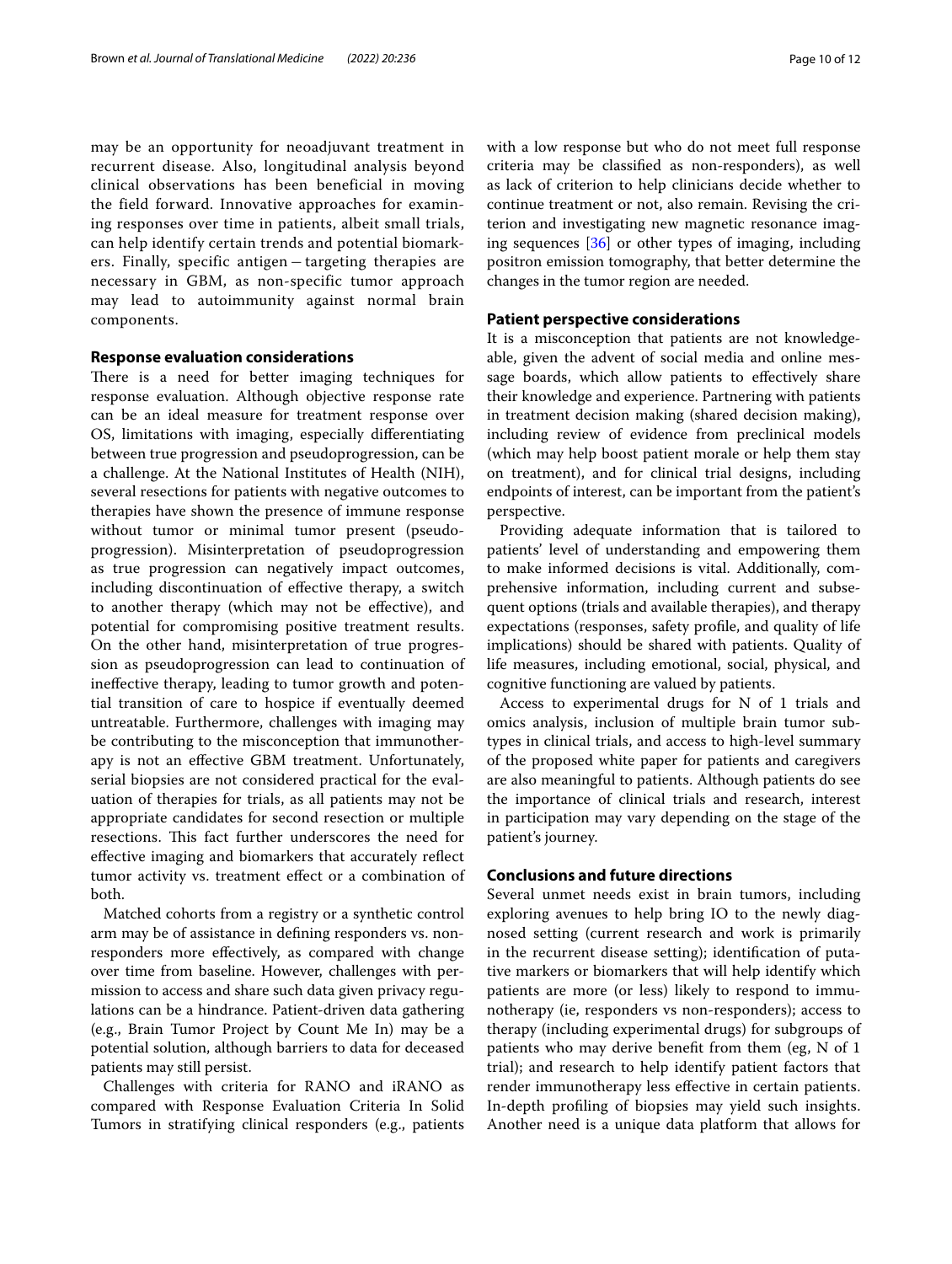(a) integration of data from various models (preclinical, clinical, and organoid) and datasets, (b) retrospective analysis of data to help inform future trial designs, (c) functionality for input of data from various users (comprehensive datasets), and (d) development of an algorithm (AI learning) based on the available data to help guide decisions.

Interaction between the CNS and the bone marrow in GBM is an understudied area. Better understanding of the life cycle of various myeloid cell compartment constituents from early progenitor cells to diferentiation is needed (e.g., predetermined diferentiation or factors infuencing cell diferentiation at the fnal destination; cell cycle stage in bone marrow vs. blood vs. CSF, etc.). Identifying trends in myeloid cell skewing (e.g., recognizing the absence of a specifc myeloid cell type as opposed to what is present), as well as the efect of radiation and chemotherapy on the myeloid cell compartment also needs further research. Caution should be exercised when examining blood samples to understand the cell's activity in the brain.

Examining immunotherapy combinations (e.g., combinations with other IO, neoadjuvant/adjuvant therapy, radiation, chemotherapy, DNA damage inhibitors, targeted therapies, vaccines, cellular therapies, etc.) in smaller trials is necessary before implementation in larger platforms such as GBM AGILE [[37](#page-11-31)]. Caution with positive findings or signals from small trials should be exerted, as larger well-powered trials may be necessary to determine full clinical impact of the findings. A smaller platform trial  $(n=15)$  with deep immune profiling is an important approach to consider [[38](#page-11-32)].

#### **Abbreviations**

AI: Artifcial intelligence; CAR T: Chimeric antigen receptor T cell; CD: Cluster of diferentiation; CMS: Centers for Medicare & Medicaid Services; CMV: Cytomegalovirus; CNS: Central nervous system; CSF: Cerebrospinal fuid; DC: Dendritic cell; DIPG: Difuse intrinsic pontine glioma; EGFRvIII: Epidermal growth factor receptor variant III; EphA2: Ephrin type A receptor 2; GAA: Glioblastomaassociated antigen; GBM: Glioblastoma; GEMM: Genetically engineered mouse model; IV: Intravenous; IL13R: Interleukin-13 receptor; IO: Immuno-oncology; iRANO: Immunotherapy response assessment in neuro-oncology; MHC: Major histocompatibility complex; MOG: Myelin oligodendrocyte glycoprotein; NBTS: National Brain Tumor Society; oHSV: Oncolytic herpes simplex virus; OS: Overall survival; PD-1: Programmed death-1; PDX: Patient-derived xenograft; PICI: Parker Institute for Cancer Immunotherapy; PR: Partial response; RANO: Response assessment in neuro-oncology; SNV: Single nucleotide variations; TAA: Tumor associated antigens.

#### **Acknowledgements**

Funding was provided by the Parker Institute for Cancer Immunotherapy and the National Brain Tumor Society. Partial editorial support was obtained with E-squared.

#### **Author contributions**

Authoring manuscript draft, review and approval: CEB; SB; LHB; OF; EG; AH; ML; HO; RP; SSM; KT. All authors read and approved the fnal manuscript.

#### **Funding**

Parker Institute for Cancer Immunotherapy, National Brain Tumor Society.

**Availability of data and materials** Not applicable.

#### **Declarations**

#### **Ethics approval and consent to participate** Not applicable.

**Consent for publication** Approval: CEB; SB; LHB; OF; EG; AH; ML; HO; RP; SSM; KT.

#### **Competing interests**

LHB declares the following unrelated scientifc advisory activities: Calidi 2017-present; Khloris, 2019-present; Pyxis, 2019-present; Cytomix, 2019-present; DCprime, 2020–21; RAPT, 2020-present; Takeda, 2020-present; EnaraBio, 2021. AH declares the following unrelated scientifc advisory activity: TargTex 2020-present, receives research support from Novocure, EMD Serono, National Brain Tumor Society's Defeat Brain Tumors Program and StacheStrong Foundation, and is the recipient of the Cancer Research Institute−V Foundation CLIP Grant (CRI Award # 3680). ML reports the following unrelated activities: Research Support−Arbor, BMS, Accuray, Tocagen, Biohaven, Kyrin-Kyowa, Biohaven; Consultant−Tocagen, VBI, InCephalo Therapeutics, Pyramid Bio, Merck, BMS, Insightec, Biohaven, Sanianoia, Hemispherian, Black Diamond Therapeutics, Novocure; Shareholder – Egret Therapeutics; Patent−focused radiation + checkpoint inhibitors, local chemotherapy + checkpoint inhibitors, checkpoints for neuro-infammation; Non-Research Consultant–Stryker. CEB receives patent revenue and research support from MustangBio and Chimeric Therapeutics, and unrelated advisory activities for Aleta Biotherapeutics, Poseida Therapeutics and Pluto Immunotherapeutics. SB reports unrelated scientifc advisory position with Apertor Therapeutics; EG reports the following activities: Consulting/Advisory Role – Gradalis, Inc. (personal compensation); Kiyatec, Inc. (personal compensation) Karyopharm Therapeutics, Inc. (compensation to institution) & Research/Grant/Clinical Trial Funding—Servier Pharmaceuticals LCC (formerly Agios Pharmaceuticals) (Inst); Celgene (Inst); MedImmune, Inc. (Inst); Tracon Pharmaceuticals (Inst).

#### **Author details**

<sup>1</sup> City of Hope National Medical Center, Duarte, CA 91010, USA. <sup>2</sup> Parker Institute for Cancer Immunotherapy, 1 Letterman Dr. D3500, San Francisco, CA 94129, USA. <sup>3</sup> National Brain Tumor Society, Newton, MA 02458, USA. <sup>4</sup> Mayo Clinic, Rochester, MN 55905, USA.<sup>5</sup> Icahn School of Medicine at Mount Sinai, The Tisch Cancer Institute, New York, NY 10029, USA. <sup>6</sup>Stanford University School of Medicine, Stanford, CA 94305, USA.<sup>7</sup> Department of Neurosurgery, University of California San Francisco, San Francisco, CA 94158, USA. <sup>8</sup> Department of Neurosurgery and Molecular & Medical Pharmacology, David Gefen School of Medicine at UCLA, Los Angeles, CA 90095, USA. <sup>9</sup> Present Address: Centivax, Inc, South San Francisco, CA 94080, USA.

## Received: 7 March 2022 Accepted: 12 May 2022 Published online: 23 May 2022

#### **References**

- <span id="page-10-0"></span>1. Chuntova P, Chow F, Watchmaker PB, et al. Unique challenges for glioblastoma immunotherapy—discussions across neuro-oncology and non-neuro-oncology experts in cancer immunology. Meeting Report from the 2019 SNO Immuno-Oncology Think Tank. Neuro-Oncology. 2021;23(3):356–75.
- <span id="page-10-1"></span>2. Khasraw M, Reardon DA, Weller M, Sampson JH. Do they have a future in the treatment of Glioblastoma. Clin Cancer Res. 2020;26(20):5287–96. <https://doi.org/10.1158/1078-0432.CCR-20-1135>.
- <span id="page-10-2"></span>3. Cloughesy TF, Mochizuki AY, Orpilla JR, et al. Neoadjuvant anti-PD-1 immunotherapy promotes a survival beneft with intratumoral and systemic immune responses in recurrent glioblastoma. Nat Med. 2019;25(3):477–86. [https://doi.org/10.1038/s41591-018-0337-7.](https://doi.org/10.1038/s41591-018-0337-7)